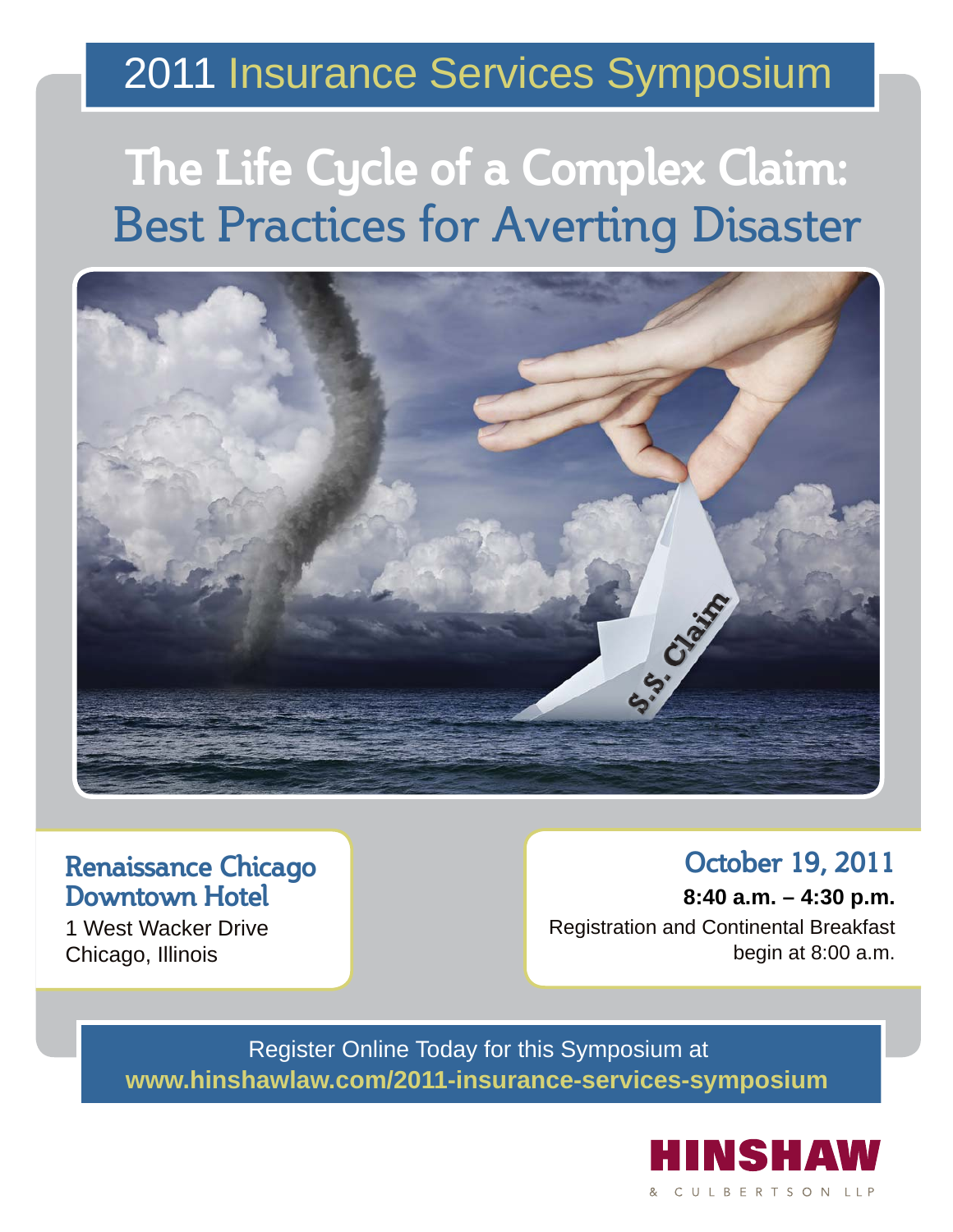

## Symposium Schedule

Like tornados, claims have a life cycle. In the beginning a claim may appear to be little more than a change in the wind or an isolated dark cloud. Experienced claim professionals, brokers and underwriters know that the early efforts undertaken to contain and subsequent efforts to mitigate can often prevent a catastrophic loss for the policyholder and the insurer. This year's Insurance Services Symposium explores the life cycle of the complex claim and best practices employed by claim professionals to prevent or clean up after the storm.

#### **8:00 a.m. – 8:45 a.m. Registration and Continental Breakfast**

**8:45 a.m. – 9:00 a.m. Opening Remarks**

 David A. Grossbaum, Partner, Hinshaw & Culbertson LLP, Boston and Providence, RI

| $9:00$ a.m. $-9:45$ a.m.  | Storm Spotter: Early Identification and Resolution of the Complex Claim                                                                                |
|---------------------------|--------------------------------------------------------------------------------------------------------------------------------------------------------|
| Moderator:                | Dana A. Rice, Partner, Hinshaw & Culbertson LLP, Chicago                                                                                               |
| Speakers:                 | Thomas M. Hamilton, Jr., Partner, Hinshaw & Culbertson LLP, Chicago<br>Jack Hipp, Assistant Vice President, Fireman's Fund Insurance Company, New York |
| $9:45$ a.m. $-10:45$ a.m. | Plan and Prepare, Part One: Evaluating the Exposure                                                                                                    |

 Michelle D. Mitchell, Partner, Hinshaw & Culbertson LLP, Minneapolis Carol Proctor, Partner, Hinshaw & Culbertson LLP, Chicago Donald A. Tedeschi, Counsel, American Family Mutual Insurance Group, Chicago Paul R. Wallace, Partner, Hinshaw & Culbertson LLP, Miami Moderator: Speakers:

#### **10:45 a.m. – 11:00 a.m. Break**

| 11:00 a.m. – 12:00 p.m. Plan and Prepare, Part Two: Selecting the Outside Response Team            |
|----------------------------------------------------------------------------------------------------|
| Moderator: Anne D. O'Niell, Partner, Hinshaw & Culbertson LLP, San Francisco                       |
| Speakers: Rachel K. Ehrlich, Vice President of Claims, Navigators Insurance Company, San Francisco |
| Jennifer K. Gust, Partner, Hinshaw & Culbertson LLP, Chicago                                       |

Thomas R. Schrimpf, Partner, Hinshaw & Culbertson LLP, Milwaukee

#### **12:00 p.m. – 1:30 p.m. Keynote Luncheon – Standing Together: The Obligations of the Insured and the Insurer**

 Beth Culp, Partner, Hinshaw & Culbertson LLP, Minneapolis Jill B. Berkeley, Partner, Neal, Gerber & Eisenberg LLP, Chicago Kim D. Hogrefe, Senior Vice President, Chubb & Son, Warren, NJ Moderator: Speakers:

#### **1:30 p.m. – 2:30 p.m. Plan and Prepare, Part Three: The Roles of the Responders**

Moderator: Speakers:  Daniel E. Tranen, Partner, Hinshaw & Culbertson LLP, Boston Sina Bahadoran, Partner, Hinshaw & Culbertson LLP, Miami Fritz K. Huszagh, Partner, Hinshaw & Culbertson LLP, Chicago Peter R. Jarvis, Partner, Hinshaw & Culbertson LLP, Portland

#### **2:30 p.m. – 2:45 p.m. Break**

| $2:45$ p.m. $-3:45$ p.m. | Recover and Rebuild, Part One: Identifying and Engaging Other Insurers   |
|--------------------------|--------------------------------------------------------------------------|
| Moderator:               | Christopher J. Borders, Partner, Hinshaw & Culbertson LLP, San Francisco |
| Speakers:                | John E. Henry, Executive Claims Consultant, Berkley Select LLC, Chicago  |
|                          | Paulette S. Sarp, Partner, Hinshaw & Culbertson LLP, Minneapolis         |

| $3:45$ p.m. $-4:30$ p.m. | Recover and Rebuild, Part Two: Resolving Claims with Limited Resources    |
|--------------------------|---------------------------------------------------------------------------|
| Moderator:               | Andrew Grigsby, Partner, Hinshaw & Culbertson LLP, Miami                  |
| Speakers:                | Duana J. Grage, Associate, Hinshaw & Culbertson LLP, Minneapolis          |
|                          | Becky Vogel, Specialist - Sr. Technical, Colony Specialty, Alpharetta, GA |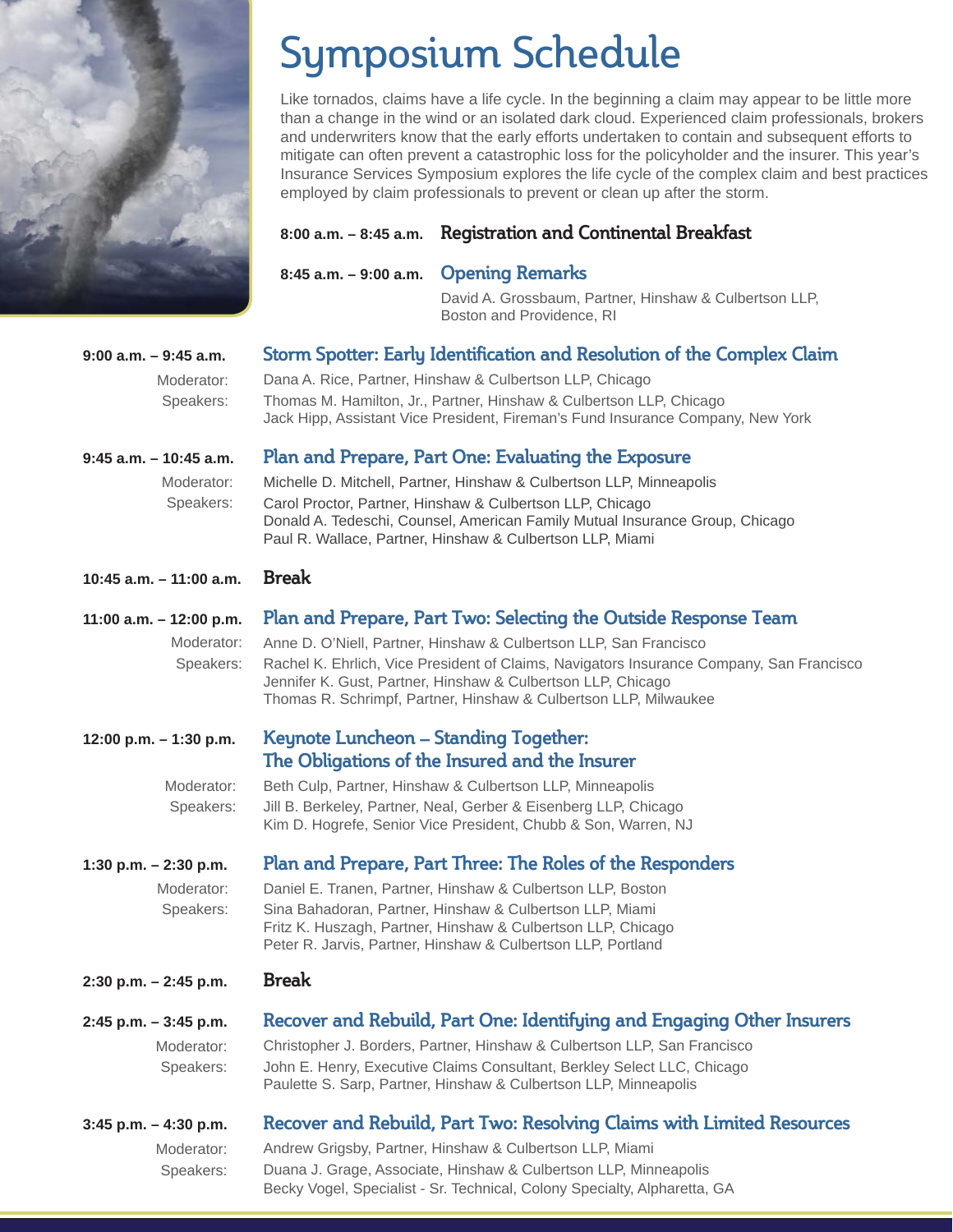# 2011 Insurance Services Symposium

## Symposium Information at a Glance

#### **Who Should Attend?**

- » Adjusters
- » Brokers
- » Claims and Underwriting **Professionals**
- » Corporate Counsel
- » Executives
- » Risk Managers

#### **Why Attend?**

This Symposium brings together representatives from major insurance companies and insurance coverage attorneys to explore recent decisions and the impact those decisions have on the insurance industry.

#### **Where is it Located?**

Renaissance Chicago Downtown Hotel 1 West Wacker Drive Chicago, Illinois

**Lawyers** may earn up to **5.50 hours** of Continuing Legal Education credit, including up to 1.0 hour of ethics credit. Approval of CLE credit is pending and may vary by state.

#### **Insurance Professional**  may earn up to **6.0 hours** of Continuing Education credit. Approval of CE credit is pending and may vary by state.



#### **Register Online**

To register for this Symposium, please go to the Events Section on Hinshaw's website at **www.hinshawlaw.com/annual-insurance-services-symposium** and click on "Register." Please contact Renee Odom at (312) 704-3050 if you have any questions regarding registration.

For additional information regarding Hinshaw or our Insurance Services practice, please visit the firm's website at **www.HinshawLaw.com**.



#### **Date/Time**

The 2011 Insurance Services Symposium will take place on October 19, 2011. The program will begin at 8:00 a.m. with a continental breakfast and registration. Presentations will begin at 8:45 a.m. and conclude

at approximately 4:30 p.m.

#### **Registration Fee**

The \$95 non-refundable registration fee includes a continental breakfast, Symposium materials and lunch.



#### **Location**

The Symposium will take place at the Renaissance Chicago Downtown Hotel located at 1 West Wacker Drive, Chicago, Illinois. Upon arrival at the

Renaissance, Symposium attendees will be directed to the Grand Ballroom on the second floor. The Renaissance has a smoke free policy. For more information regarding Renaissance Chicago Downtown Hotel, please feel free to visit them at their web address www.renaissancechicagodowntown.com.



#### **Parking Information**

The Renaissance offers valet parking to its guests at a rate of \$49 for the duration of the event. There is also nearby garage parking available at a rate of \$33 for the day.



#### **Directions**

*Directions from O'Hare Airport*

Follow Airport exit signs. Take I-190 East into I-90 (Kennedy Expressway) East to the Ohio Street Exit (50B). Ohio Street is a one-way street

eastbound. Take Ohio Street to LaSalle Street. Turn right on LaSalle. Turn left onto West Wacker Drive for hotel entrance on right.

#### *Directions from Midway Airport*

Take Cicero Avenue north to I-55 North into I 90/94 West, (signs say To Wisconsin). Take Ohio Street Exit (50B), Ohio Street is a one way street eastbound. Take Ohio Street to LaSalle Street. Turn right on LaSalle. Turn left onto West Wacker Drive for hotel entrance on right.



#### **Overnight Accommodations**

A block of guest rooms has been set aside for Symposium attendees at the Renaissance Chicago Downtown Hotel. The room rate begins

at \$260 plus tax. Rooms are available for the night of October 18, 2011. Make your reservation directly with Renaissance reservations by calling (312) 372-7200 by September 28, 2011. When making your reservation, please reference Hinshaw & Culbertson LLP to receive this discounted rate. For more information about the Renaissance Chicago Downtown Hotel, visit www.renaissancechicagodowntown.com. Check-in time is 4:00 p.m.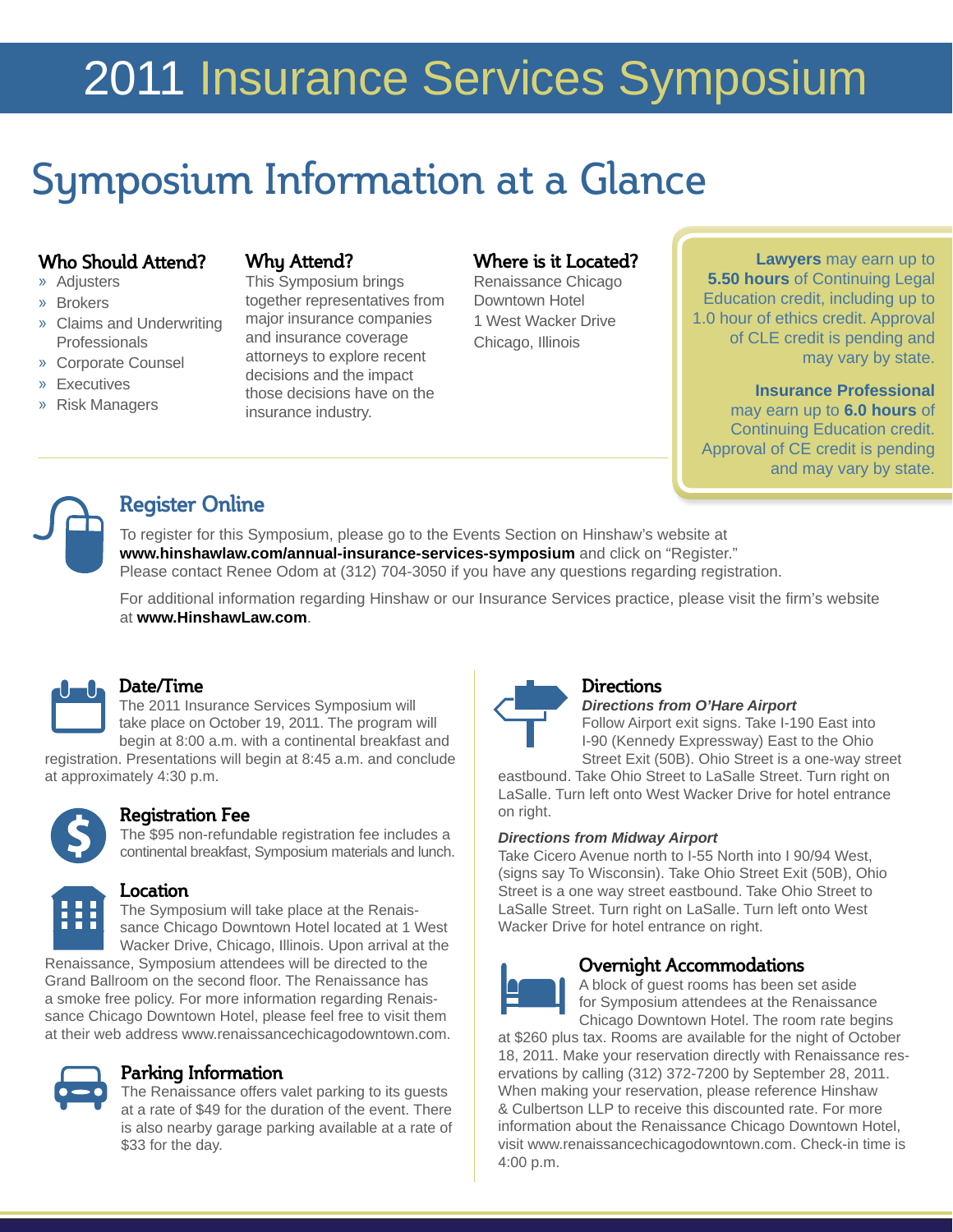### **Symposium Speakers**

**Sina Bahadoran** is a Partner in Hinshaw's Miami office. Mr. Bahadoran focuses his practice on the representation of insurers in complex insurance coverage disputes and common law and statutory bad faith litigation. His emphasis is on CGL, E&O, OCIP, CCIP and D&O policies. In addition, he handles a variety of corporate insurance transactions, insurance regulatory matters, class action and market conduct claims.

**Jill B. Berkeley** is a Partner in Neal, Gerber & Eisenberg LLP's Chicago office. Described by Chambers USA in 2010 as "one of the leading coverage litigators in the state," Ms. Berkeley represents policyholders and claimants in insurance coverage disputes involving toxic torts and hazardous wastes, environmental pollution, construction, products liability, intellectual property, first-party property, business interruption and excess liability matters.

**Christopher J. Borders** is a Partner in Hinshaw's San Francisco office. Mr. Borders focuses his practice on the analysis and litigation of complex insurance coverage matters, including disputes involving environmental, professional liability, construction defect and employment liability claims under primary, excess, umbrella, specialty and other coverages.

**Beth Culp** is a Partner in Hinshaw's Minneapolis office and Chair of the firm's Specialty Litigation & Insurance Coverage Department. In 25-plus years of representing insurance companies, she has litigated coverage disputes in 32 states, and has worked with both insurers and reinsurers in handling difficult coverage issues that arise in complex cases and mass tort litigation.

**Rachel K. Ehrlich** joined Navigators as Vice President of Specialty Claims in 2009. Prior to joining Navigators, Rachel was with Travelers for more than 11 years where she was Managing Counsel in the Claim Legal Group. Beginning in 2005, she led the national group of construction defect insurance coverage attorneys who provided coverage advice and managed coverage and extra-contractual litigation. Prior to that she was a Senior Coverage Counsel for eight Western states, providing legal advice, opinions, and training on coverage, claim handling, regulatory and compliance issues on all commercial lines and personal lines, property and casualty business in the Travelers portfolio. While in this position, she also led a national group of attorneys who provided advice on regulatory and compliance issues.

**Duana J. Grage**, an Associate in Hinshaw's Minneapolis office, devotes the majority of her practice to commercial insurance coverage disputes and the defense of professionals. She assists in the representation of insurers in complex commercial coverage matters in jurisdictions across the nation.

Andrew Grigsby, a Partner in Hinshaw's Miami office, has a general civil trial practice that includes extensive experience in cases emphasizing insurance issues. He has handled trials and appeals in matters involving insurance coverage, bad faith, insurance broker errors and omissions and property claims.

**David A. Grossbaum** is a Partner in both Hinshaw's Boston and Providence, Rhode Island offices and Chair of the firm's Insurance Services Practice Group. He concentrates his practice in the areas of professional liability defense and insurance coverage. He represents legal and insurance professionals, accountants, and securities brokers/registered representatives in liability cases.

**Jennifer K. Gust** is a Partner in Hinshaw's Chicago office. Ms. Gust concentrates her litigation practice in representing parties in insurance disputes involving commercial property and casualty policies, D&O policies, E&O policies, professional lines, credit disability and excess coverages. Additionally, she regularly defends insurance carriers in complex bad faith litigation nationwide.

**Thomas M. Hamilton, Jr.** is a Partner in Hinshaw's Chicago office. With his insurance expertise and more than 35 years of practice in the Chancery Courts of Illinois, he is highly experienced in all phases of insurance coverage practice, including resolution of commercial and professional liability claims, excess of limits liability issues, responding to claim management errors and excess-primary relationships.

**John E. Henry** is an Executive Claims Consultant at Berkley Select LLC. Mr. Henry graduated from DePaul University School of Law in 1990 and practiced law for five years, defending professional liability claims made against medical and dental professionals and facilities, as well as lawyers and law firms. He also defended products liability claims and claims made against municipalities involving allegations of police misconduct.